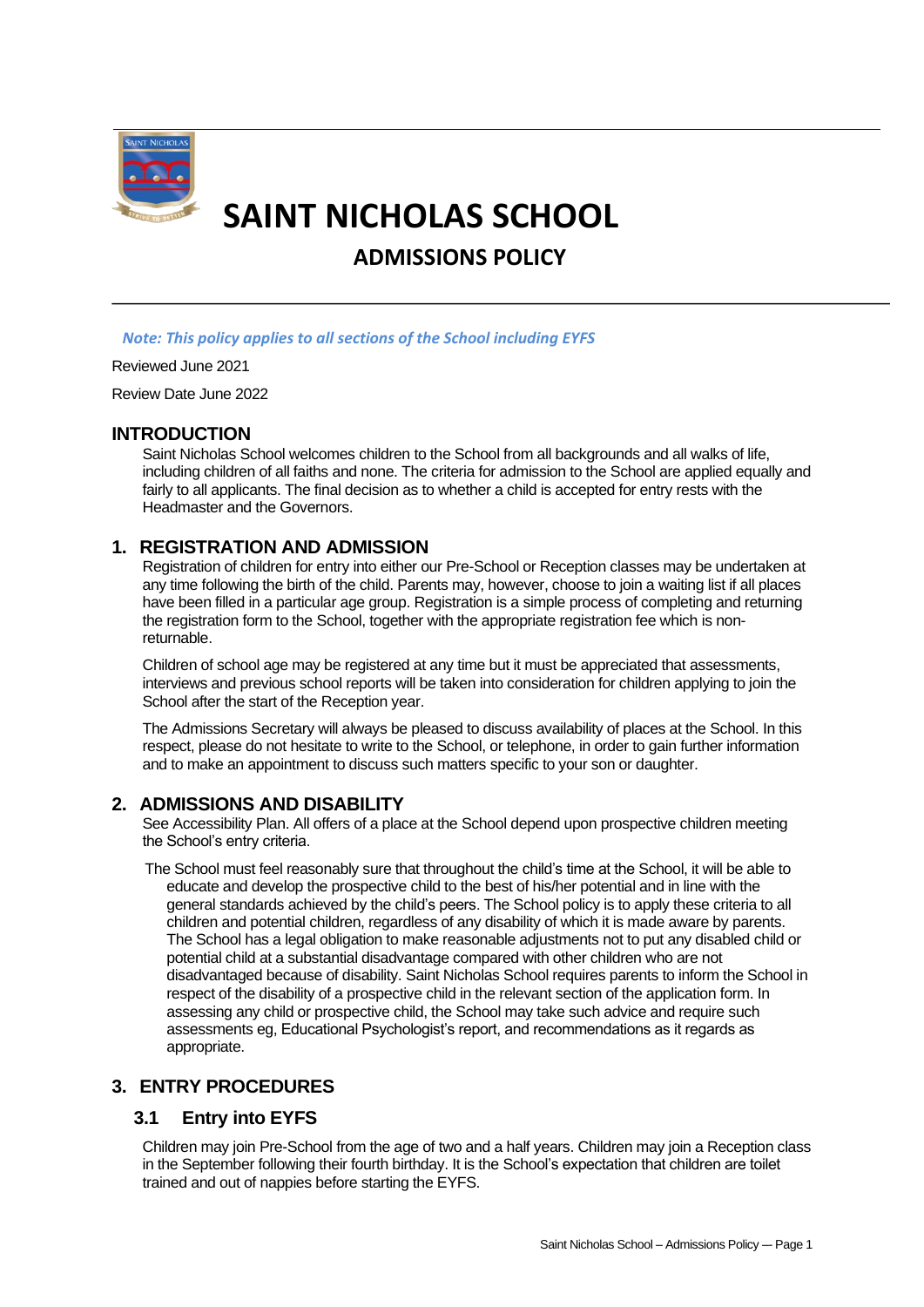# **3.2 Entry at Year 1 and above**

Places do become available from time to time throughout Years 1 to 9 and waiting lists are in operation. Children may join the School at any time of year, although it is usual to commence at the beginning of a half term. The School does not normally consider applications for children to join later than the start of Year 10, though this is at the discretion of the Headmaster.

#### Years  $1 - 5$

The School accepts applications from children who are of at least average ability. Admissions decisions are based on an assessment of academic ability, behaviour and performance on a 'taster day' and references from the current school.

#### Years 6 - 11

The School accepts applications from children who are of average or above-average ability. Admissions decisions are based on an assessment of academic ability, an interview, the last full report from the current school and references from the current school. If it is deemed necessary, children may be asked to come in for a 'taster day' where their behaviour and performance will be assessed.

As the School is coeducational throughout, applications may not be considered in cases where twothirds or more of the children in the year group are of the same gender as the applicant.

## **3.3 Tours of the School**

Prospective parents are invited to visit the School, to explore our ethos and to see the School in action before they register their child.

## **3.4 Registration**

Parents must complete the registration form and pay the non-refundable registration fee before an assessment day can be arranged and in order to join the waiting lists.

## **3.5 Assessment days**

Following the registration of a child, arrangements will then be made for the child to spend a day(s) in the School for informal / formal assessment of academic ability. The purpose of the assessment day(s) is to judge whether the child meets the entry criteria and has the potential to benefit from the kind of education which Saint Nicholas School provides. The assessment days will include age appropriate assessments as outlined in 3.2.

# **3.6 Offer of places**

#### In Year 1 - Year 5

Following a successful assessment, places are allocated on the basis of performance in the entry tests, a successful taster day or days and a reference from the current school. The one exception to this is that preference is given to the siblings of current pupils, who have met the entry criteria.

#### In Year 6 - Year 11 (except Year 7)

Following a successful assessment, places are allocated on the basis of performance in the entry tests, a successful interview, a good school report from the current school and a reference from the current school. The one exception to this is that preference is given to the siblings of current pupils, who have met the entry criteria.

#### In Year 7

In Year 7, priority is given to children who have been awarded scholarships. Thereafter, places will be offered where space is available and following a successful assessment as outlined above and, in this case, preference is given to the siblings of current pupils, who have met the entry criteria.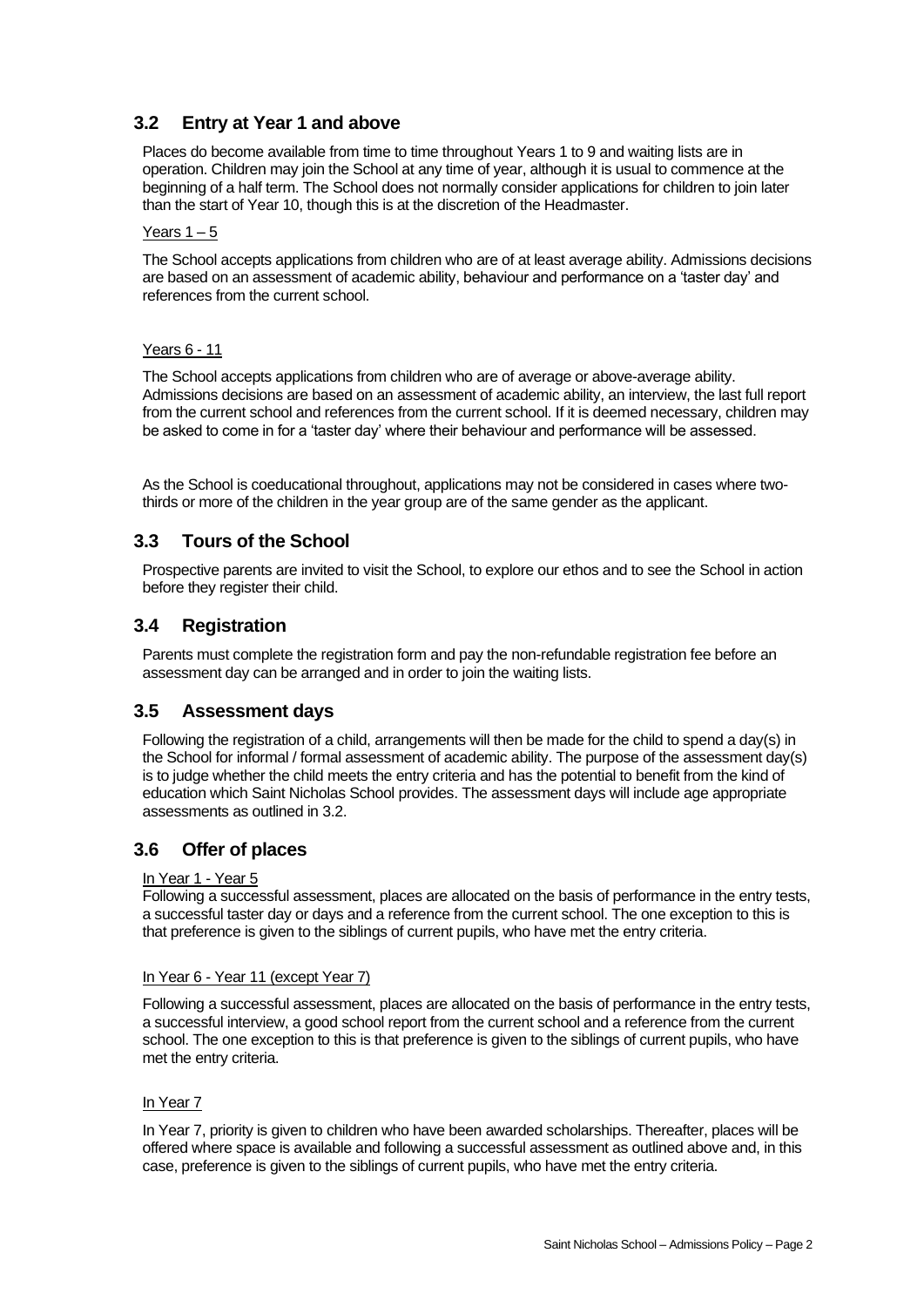# **3.7 Acceptance deposit**

When parents accept an offer of a place they are asked to make a firm commitment to the School by completing and signing an Admission Form and paying an acceptance deposit. The place is not confirmed until the deposit has appeared in cleared funds. At that point, a child's place is reserved and the parents accept the school's terms and conditions. The acceptance deposit is forfeited if the child does not subsequently take up their place at the School.

The acceptance deposit will be retained in the general funds of the School until the pupil leaves and will be repaid as a credit without interest after the final payment of fees or other sums due to the School on leaving.

# **3.8 Failure to take up an accepted place**

A term's fees (less deposit/s held) will be immediately payable by the parents if, for any reason, they cancel their acceptance of a place less than a term before entry or the pupil does not join the School after a place has been accepted. This provision may be waived if the place is immediately filled by a pupil on the waiting list.

# **4. TRANSITION BETWEEN SECTIONS OF THE SCHOOL**

Transition from Pre-School to a Reception class in the Main School will be dependent upon the child satisfying our expectations of behaviour and progress

Providing that satisfactory academic progress is made and that a pupil's conduct is good, it is expected that pupils will make the transition from Lower School to Middle School and from Middle School to Upper School. Should there be a question about a pupil's progress, the School will raise the matter with parents well in advance of the time of transition.

# **5. CHILDREN WITH SEND**

The School will do all that is reasonable to comply with its legal and moral responsibilities under the Special Educational Needs and Disability Act 2001 & the Equality Act 2010 in order to accommodate the needs of applicants who have such disabilities for which, with reasonable adjustments, the School can cater adequately. The School welcomes pupils with special educational needs (SEN) providing that its learning support department can offer them the support that they require. We welcome pupils with disabilities provided that the setting and site appropriate to the child's age can accommodate them with reasonable adjustments. The School will discuss thoroughly with parents and their medical advisers the adjustments that can reasonably be made for the child if s/he becomes a pupil at the School.

# **6. CHILDREN FOR WHOM ENGLISH IS NOT THEIR PRINCIPAL LANGUAGE**

For children whose principal language is not English the School will assess the child's competence in English before any offer of a place is made.

Compliance with the Equality Act 2010 is consistent with the School's aims, its equal opportunities policy and the School's Learning Support Policy.

# **7. EQUALITY ACT**

The School recognises its duty under the Equality Act 2010:

- not to discriminate against disabled pupils in their admissions and exclusions, and provision of education and associated services
- not to treat disabled pupils less favourably
- to take reasonable steps to avoid putting disabled pupils at a substantial disadvantage
- to publish an Accessibility Plan.

The School recognises and values parents' knowledge of their child's disability and its effect on his or her ability to carry out normal activities and respects the parents' and child's right to confidentiality.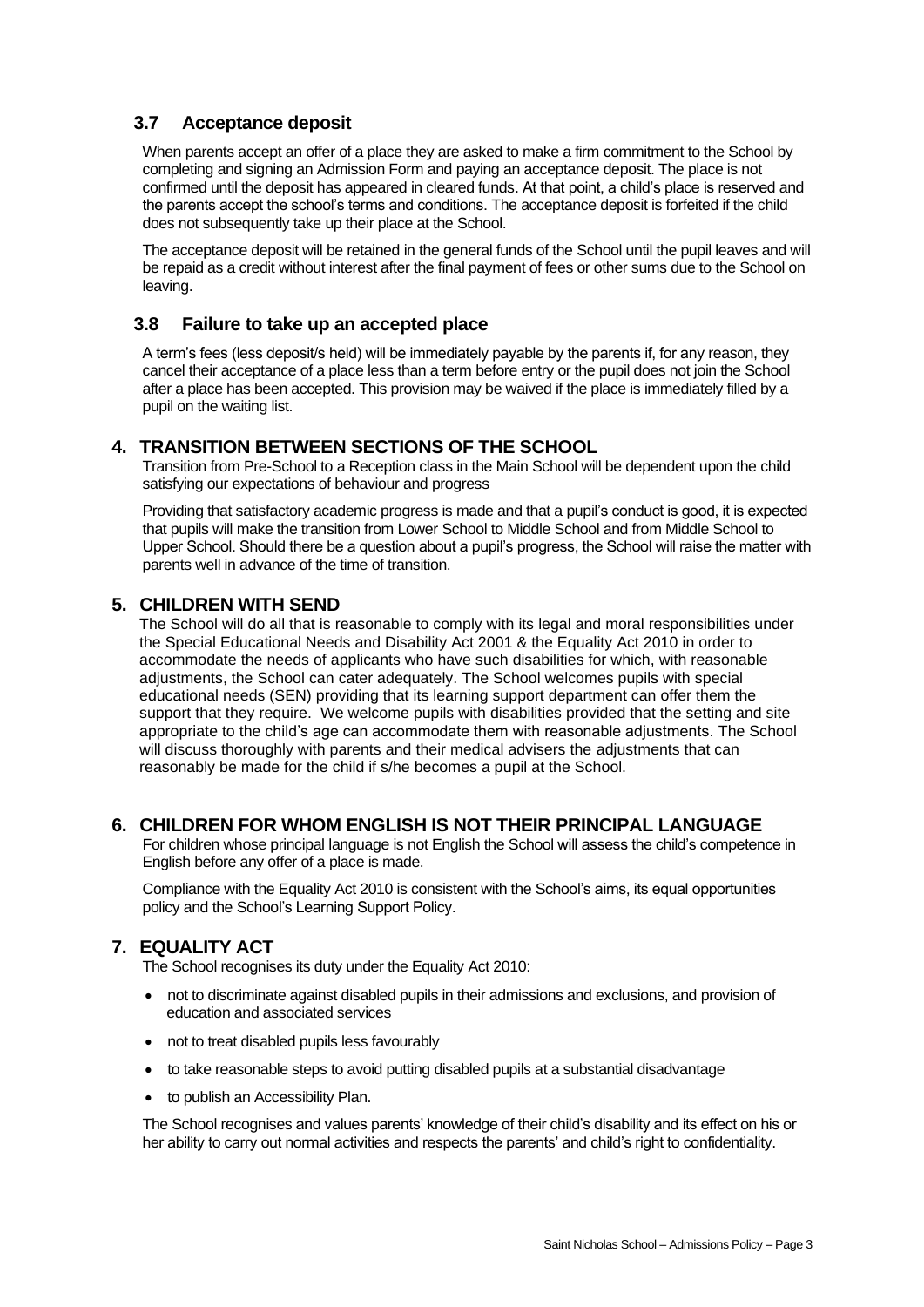The School provides all pupils with a broad and balanced curriculum, differentiated and adjusted to meet the needs of individual pupils and their preferred learning styles, by:

- setting suitable learning challenges
- responding to pupils' diverse learning needs
- overcoming potential barriers to learning and assessment for individuals and groups of pupils.

## **8. FEES**

It is the policy of the School to keep fees at a realistic level commensurate with good educational practice, thus ensuring stability, continuity and the maintenance of the best service possible to parents and children. The Governors will always endeavour to give a term's notice of any change in fees, but they reserve the right to increase the fees without a term's notice in the event of circumstances over which the Governors have no control. Fees are usually adjusted once a year in September.

# **8.1 What the fees cover**

## **Pre-School**

Fees are inclusive of tuition, educational visits and trips, stationery, teaching materials, PE and games lessons. Fees do not include uniform, optional before- and after-school clubs, lunch and snacks.

#### **Main School**

Fees are inclusive of tuition, before-school care from 7:30 am, educational visits and trips (excluding residential trips in the UK and overseas), lunch, stationery, textbooks (although a charge will be made if they are damaged or for any reason not returned), teaching materials, swimming lessons, games and most after-school clubs and activities.

Fees do not include uniform, some externally provided after-school clubs and homework clubs, tuition in instrumental music, dance and sport lessons given by visiting teachers and individual learning support lessons.

# **8.2 Pupils' personal accident insurance scheme**

All pupils are enrolled within the scheme at no additional cost as the termly premium is incorporated within the current fee structure. Cover commences for each pupil from the first day of the first term and includes the duration of the uninterrupted journey to the School. Cover will continue until the pupil leaves.

# **8.3 Payment of fees**

Parents accept responsibility for all fees, including disbursements, on the child's behalf.

## **Pre-School**

The fees of each term and any extras for the previous term are payable on or before the first day of the term for which they are due by direct debit. The School's direct debit scheme enables fees to be paid either termly on the first day of term or in 3 monthly instalments each term.

## **Main School**

The fees of each term and any extras for the previous term are payable on or before the first day of the term for which they are due by direct debit. The School's direct debit scheme enables fees to be paid either termly on the first day of term or in 9 monthly instalments commencing on 1 September and ending on 1 May.

The School does accept payment of fees in advance, the actual calculation depends upon the specific circumstances. Details may be obtained from the Bursar.

# **8.4 Absence from school**

School fees cannot be refunded for any part of a term for which a pupil is absent through illness, accident, or other cause. Parents are advised to consider joining a School Fee Protection Scheme.